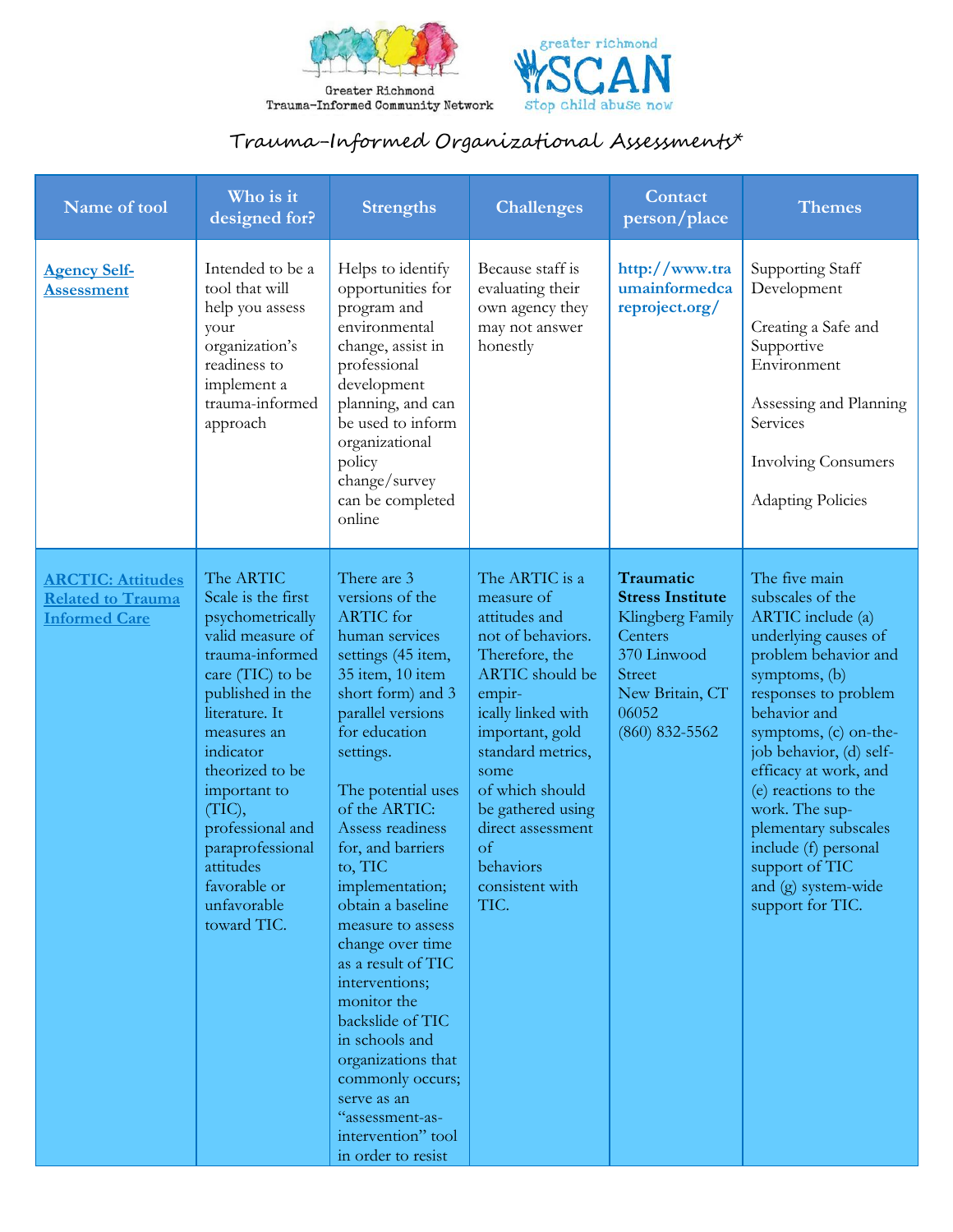|                                                                                                                                                                                |                                                                                                                                                                                                                                                                                                               | the backslide of<br>TIC; determine<br>which staff need<br>additional training<br>and supervision<br>related to TIC.                                                                                                                                                     |                                                                                 |                                                                                                                                                                                                                                                                                                                                                                                                             |                                                                                                                                                                                                                                                                                                                                                                                                                                                                                       |
|--------------------------------------------------------------------------------------------------------------------------------------------------------------------------------|---------------------------------------------------------------------------------------------------------------------------------------------------------------------------------------------------------------------------------------------------------------------------------------------------------------|-------------------------------------------------------------------------------------------------------------------------------------------------------------------------------------------------------------------------------------------------------------------------|---------------------------------------------------------------------------------|-------------------------------------------------------------------------------------------------------------------------------------------------------------------------------------------------------------------------------------------------------------------------------------------------------------------------------------------------------------------------------------------------------------|---------------------------------------------------------------------------------------------------------------------------------------------------------------------------------------------------------------------------------------------------------------------------------------------------------------------------------------------------------------------------------------------------------------------------------------------------------------------------------------|
| <b>Creating Cultures</b><br>of Trauma<br><b>Informed Care</b><br>(CCTIC)                                                                                                       | Administrators,<br>providers, and<br>survivor-<br>consumers to use<br>in the<br>development,<br>implementation,<br>evaluation, and<br>ongoing<br>monitoring of<br>trauma-informed<br>programs                                                                                                                 | Provide clear<br>guidelines for<br>developing,<br>implementing,<br>evaluating, and<br>monitoring<br>trauma-informed<br>programs/<br>domains address<br>both services-level<br>and administrative<br>or systems-level<br>changes.                                        |                                                                                 | Roger D. Fallot,<br>Ph.D. Director<br>of Research and<br>Evaluation<br>202.608.4796<br>(voice)<br>202.608.4286<br>(fax)<br>rfallot@ccdc1.or<br>g<br>Rebecca Wolfson<br>Berley, MSW<br>Director of<br>Trauma<br>Education<br>202.608.4735<br>(voice)<br>202.608.4286<br>(fax)<br>rwolfson@ccdc1<br>.org Community<br>Connections 801<br>Pennsylvania<br>Avenue, S.E.<br>Suite 201<br>Washington, DC<br>20003 | Built on five core<br>values of safety,<br>trustworthiness, choice,<br>collaboration, and<br>empowerment                                                                                                                                                                                                                                                                                                                                                                              |
| <b>National Council</b><br>for Behavioral<br>Health: Trauma<br><b>Informed Care</b><br>Organizational<br><b>Self-Assessment</b><br>click <b>HERE</b> for a<br>one page summary | National Council<br>experts can help<br>entities, spanning<br>community<br>behavioral health<br>organizations,<br>government<br>systems, schools,<br>primary<br>care clinics,<br>social services<br>and law<br>enforcement,<br>develop and<br>operationalize<br>plans for<br>becoming<br>trauma-<br>informed. | Designed to<br>increase your<br>awareness and<br>readiness to adopt<br>the key<br>components of a<br>trauma-informed<br>care organization<br>and to identify<br>what you need to<br>keep doing and<br>reinforcing, stop<br>doing, or start<br>doing the right<br>thing. | Costs for<br>consultation<br>services (prices<br>listed on one page<br>summary) | Jody Levison-<br>Johnson at<br><b>JodyLJ@thenat</b><br>ionalcouncil.or<br>g or calling<br>202.629.5785, ext<br>385.                                                                                                                                                                                                                                                                                         | The seven domains of<br>trauma-informed care<br>are early screening and<br>assessment, consumer-<br>driven care and<br>services, nurturing a<br>trauma-informed and<br>responsive workforce,<br>evidence-based and<br>emerging best<br>practices, creating safe<br>environments,<br>community outreach<br>and partnership<br>building, and ongoing<br>performance<br>improvement and<br>evaluation. In each of<br>these areas, the<br>National Council offers<br>a half-day education |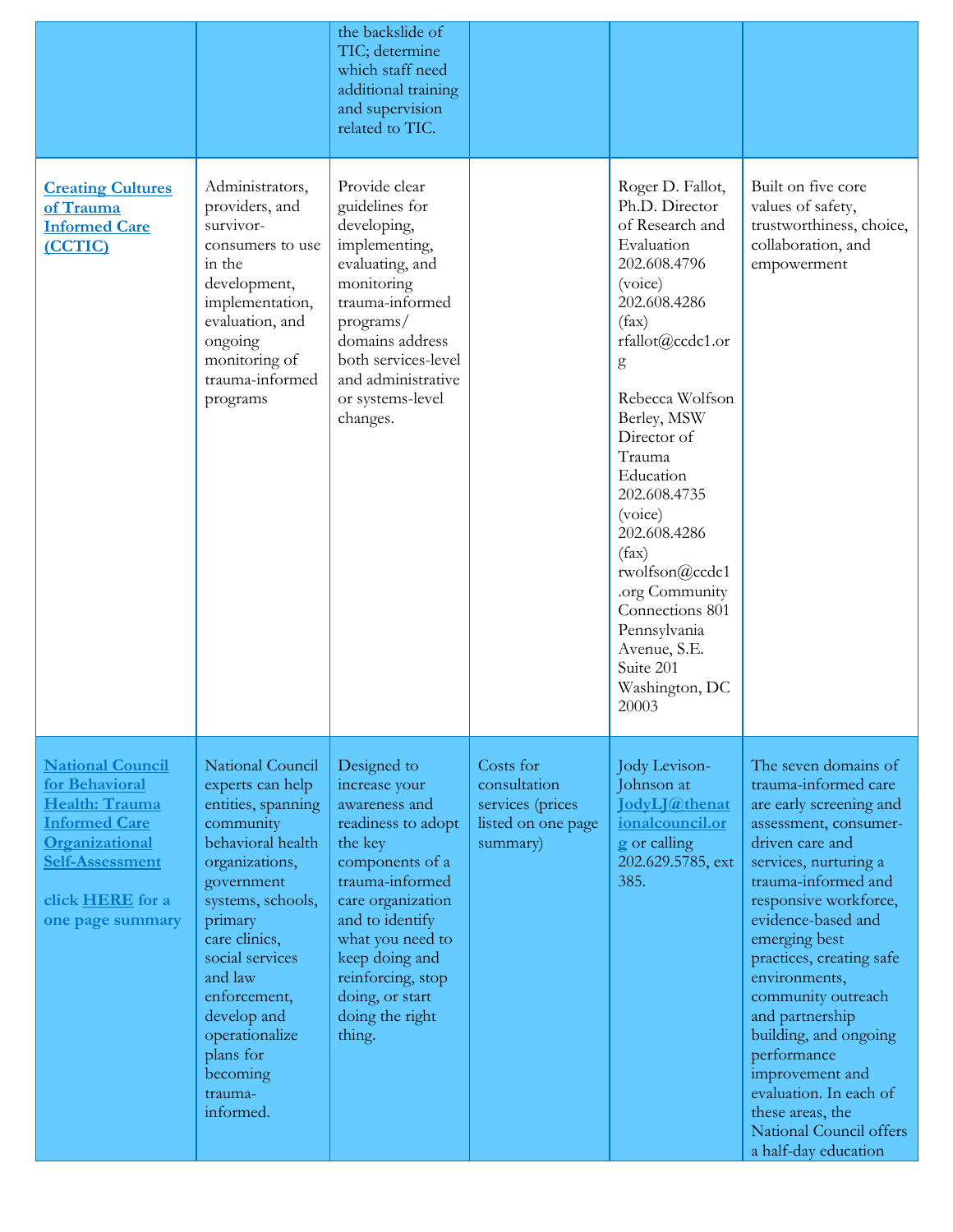|                                                                     |                                                                                                                                                                                                                                                                                                                                                                   |                                                                                                                                                                                                                                                                                                                                                                                                                                                                                         |                                                        |                                             | workshop followed by<br>1-day onsite consulting<br>on the implementation<br>process. We help you<br>set up performance<br>indicators and provide<br>essential tools and<br>resources. |
|---------------------------------------------------------------------|-------------------------------------------------------------------------------------------------------------------------------------------------------------------------------------------------------------------------------------------------------------------------------------------------------------------------------------------------------------------|-----------------------------------------------------------------------------------------------------------------------------------------------------------------------------------------------------------------------------------------------------------------------------------------------------------------------------------------------------------------------------------------------------------------------------------------------------------------------------------------|--------------------------------------------------------|---------------------------------------------|---------------------------------------------------------------------------------------------------------------------------------------------------------------------------------------|
| <b>ProQOL</b><br>Professional<br><b>Quality of Life</b>             | People who<br>work helping<br>others may<br>respond to<br>individual,<br>community,<br>national, and<br>even<br>international<br>crises. They may<br>be health care<br>professionals,<br>social service<br>workers,<br>teachers,<br>attorneys, police<br>officers,<br>firefighters,<br>clergy,<br>transportation<br>staff, disaster<br>responders, and<br>others. | The ProQOL is<br>the most<br>commonly used<br>measure of the<br>negative and<br>positive affects of<br>helping others<br>who experience<br>suffering and<br>trauma. The<br>ProQOL has sub-<br>scales for<br>compassion<br>satisfaction,<br>burnout and<br>compassion<br>fatigue.<br>Can be<br>administered to an<br>individual or<br>group.<br>Free manual for<br>use and easy to<br>interpret with self<br>scoring<br>worksheet.<br>Available in 20<br>different language<br>versions. | Not all languages<br>are listed in<br>options for use. |                                             |                                                                                                                                                                                       |
| <b>Sanctuary Model</b><br><b>S.E.L.F.</b><br>implementation<br>tool | Human service<br>organizations                                                                                                                                                                                                                                                                                                                                    | Identified the<br>experience of<br>trauma along a<br>wide continuum<br>that includes both<br>discrete events<br>and ongoing<br>cumulative and<br>perhaps intangivle<br>experiences like<br>racism and<br>poverty.<br>Recognizes that<br>just as human                                                                                                                                                                                                                                   |                                                        | Kamilah Francis<br>914-965-3700 ext<br>1293 | Promotes safety and<br>recovery from adversity<br>through the active<br>creation of a trauma-<br>informed community.                                                                  |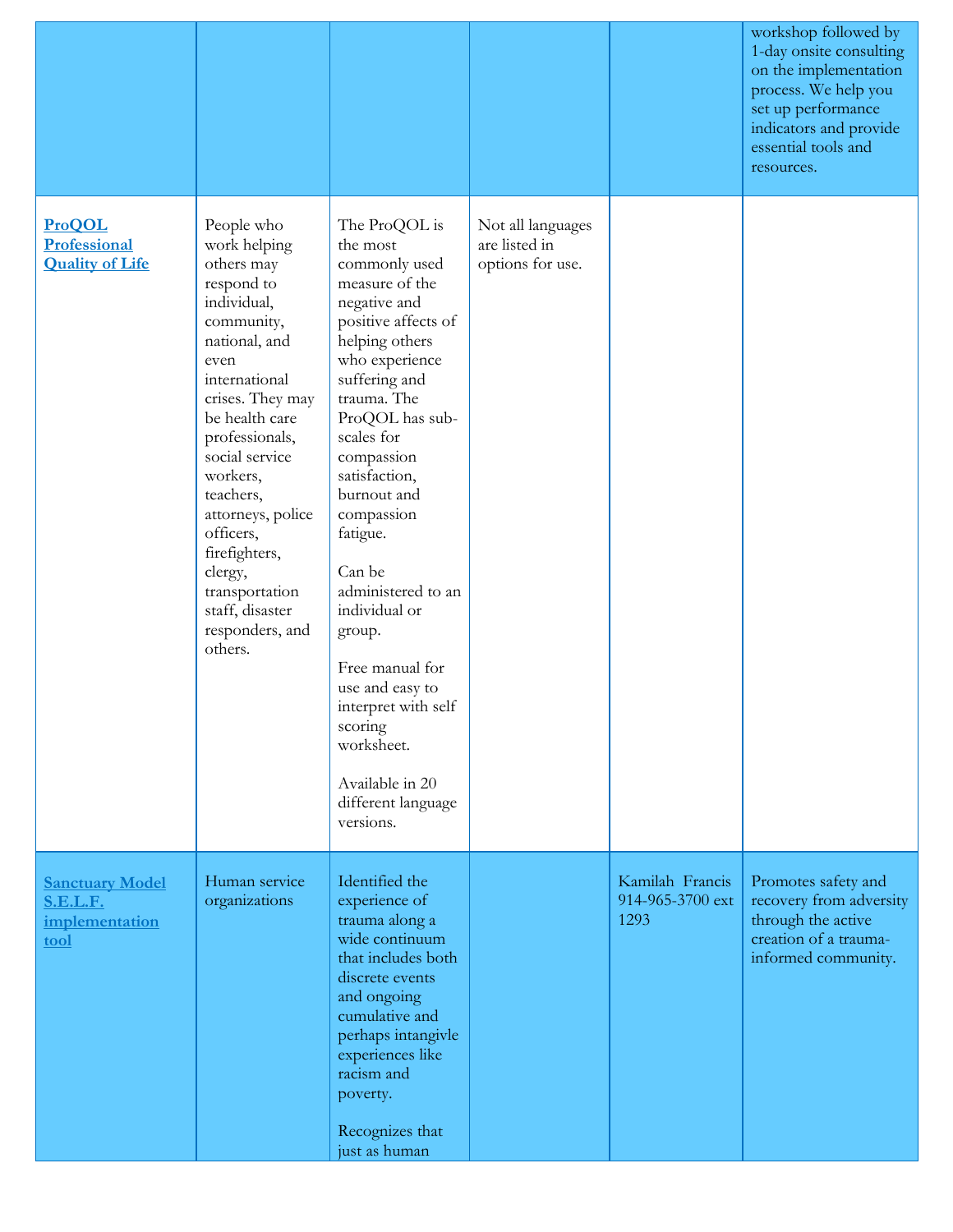|                                                                                                              |                                                                                                                                                                                                                                                                                                                                                                                                                                                                         | beings are<br>susceptible to the<br>misapplication of<br>survival skills,<br>organizations<br>themselves are<br>equally vulnerable.                                                                                                                                                                                         |                                                                                                                                                                                                                                                                                                                                                                                                                 |                                                                                      |                                                                                                                                                                                                                                                                                                                                                                                 |
|--------------------------------------------------------------------------------------------------------------|-------------------------------------------------------------------------------------------------------------------------------------------------------------------------------------------------------------------------------------------------------------------------------------------------------------------------------------------------------------------------------------------------------------------------------------------------------------------------|-----------------------------------------------------------------------------------------------------------------------------------------------------------------------------------------------------------------------------------------------------------------------------------------------------------------------------|-----------------------------------------------------------------------------------------------------------------------------------------------------------------------------------------------------------------------------------------------------------------------------------------------------------------------------------------------------------------------------------------------------------------|--------------------------------------------------------------------------------------|---------------------------------------------------------------------------------------------------------------------------------------------------------------------------------------------------------------------------------------------------------------------------------------------------------------------------------------------------------------------------------|
| <b>TIC-OSAT</b><br>(Trauma-Informed<br>$Care -$<br>Organizational<br><b>Self-Assessment</b><br><b>Tool</b> ) | The TIC OSAT<br>is designed to<br>measure trauma-<br>informed<br>practices of<br>human service<br>provider<br>agencies, mental<br>and healthcare<br>organizations,<br>and community-<br>based<br>organizations. It<br>is strongly<br>recommended<br>that the survey<br>be sent out to all<br>staff in the<br>organization or<br>program<br>including<br>leadership,<br>supervisors,<br>managers, direct<br>service staff,<br>support staff,<br>and office<br>personnel. | <b>TIC-OSAT</b><br>(Trauma-<br>Informed Care-<br>Organizational<br>Self-Assessment<br>Tool) is a<br>strengths-based<br>organizational<br>self-assessment<br>tool that provides<br>organizations with<br>a point in time<br>"snapshot" of<br>where they are in<br>their journey<br>towards becoming<br>trauma-informed.      | At this time, only<br>organizations and<br>programs located<br>in New York State<br>can register for an<br>account. Future<br>developments<br>may include roll-<br>outs in other<br>states.<br>Not suggested for<br>the TIC-OSAT<br>survey for 5 or<br>less survey takers<br>since the data may<br>not be reliable.<br>More than 5<br>surveys will<br>ensure that survey<br>results are robust<br>and reliable. | <b>CCSI</b><br>1099 Jay St,<br>Building J,<br>Rochester, NY<br>14611<br>585.328.5190 | The tool employs the<br>Substance Abuse and<br>Mental Health Services<br>Administration's<br>(SAMHSA) 10<br>Implementation<br>Domains as a<br>framework for guiding<br>survey participants<br>through a sequence of<br>questions to assess<br>implementation of<br>trauma-informed care<br>practices within their<br>organization.                                              |
| <b>Trauma Informed</b><br><b>Agency Assessment</b>                                                           | Intended for use<br>with children's<br>behavioral health<br>agencies that<br>offer clinical and<br>targeted case<br>management<br>services.                                                                                                                                                                                                                                                                                                                             | Can be adapted<br>for single or<br>multi-agency use<br>and its language<br>modified to suit<br>agency norms<br>Different<br>programs can be<br>added to the<br>beginning of the<br>survey that reflect<br>the<br>comprehensive<br>service array<br>offered by the<br>state or agency<br>Developers are<br>willing to modify |                                                                                                                                                                                                                                                                                                                                                                                                                 | info@thriveiniti<br>ative.org                                                        | Evaluates strengths and<br>areas that need<br>improvement within<br>agencies.<br>Measures physical and<br>emotional safety, youth<br>and family<br>empowerment,<br>trustworthiness, trauma<br>competence, cultural<br>competence, and<br>commitment to<br>trauma-informed<br>philosophy<br>Purpose of the<br>assessment is to<br>improve the entire<br>system that is dedicated |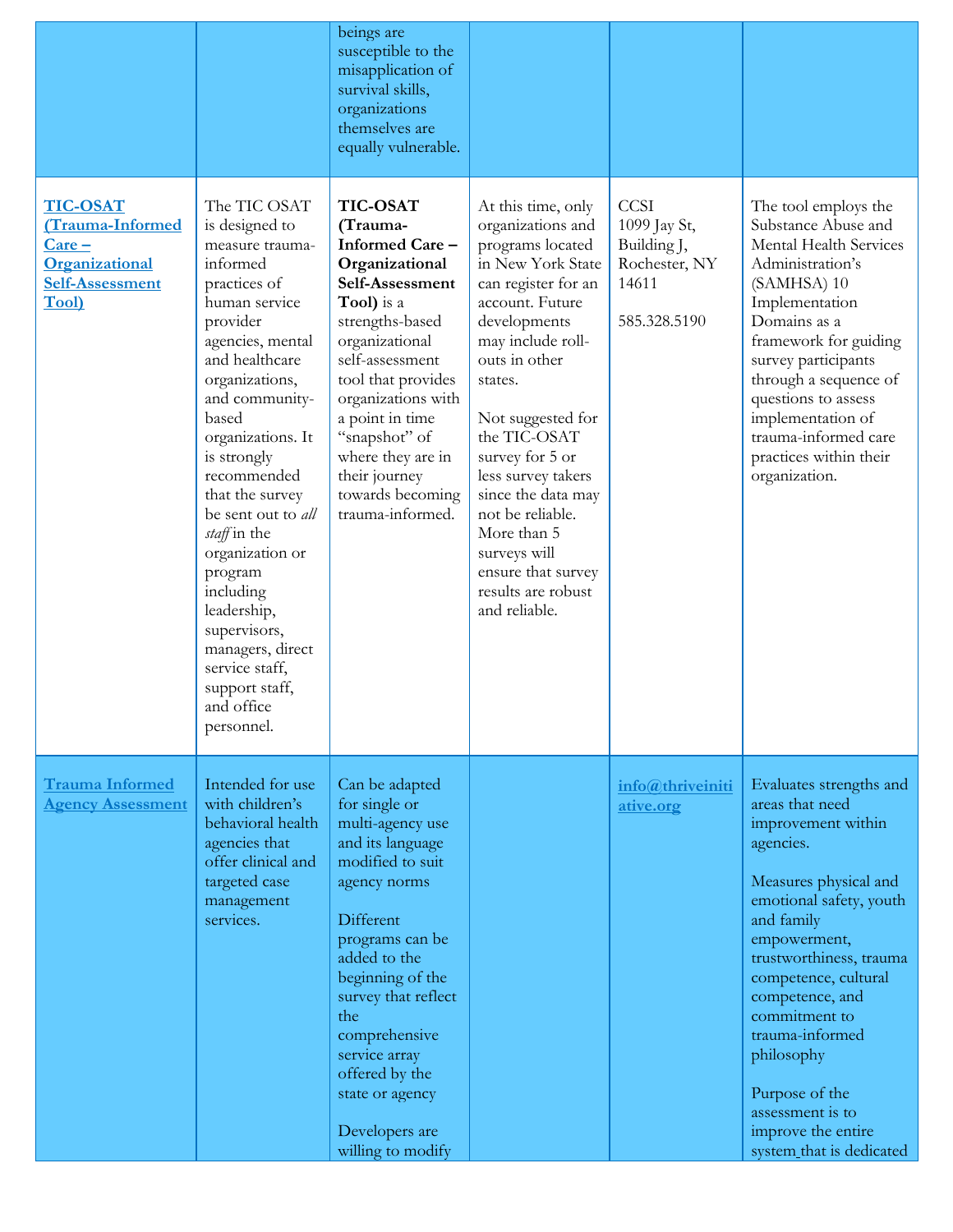|                                                                     |                                                                                                                                                                                            | the web-based<br>tool to meet your<br>agency's<br>requirements.                                                                                                                                                                                                                                                                                                                                                                                                                                                                                                           |                                                                                                                                                                                                                                                                                                                                                                                                                                                                                                                                                                         | to meeting the<br>behavioral health needs<br>of youth and families.                                                                                                                                                                                                                                                                                                                                                                                                                                 |
|---------------------------------------------------------------------|--------------------------------------------------------------------------------------------------------------------------------------------------------------------------------------------|---------------------------------------------------------------------------------------------------------------------------------------------------------------------------------------------------------------------------------------------------------------------------------------------------------------------------------------------------------------------------------------------------------------------------------------------------------------------------------------------------------------------------------------------------------------------------|-------------------------------------------------------------------------------------------------------------------------------------------------------------------------------------------------------------------------------------------------------------------------------------------------------------------------------------------------------------------------------------------------------------------------------------------------------------------------------------------------------------------------------------------------------------------------|-----------------------------------------------------------------------------------------------------------------------------------------------------------------------------------------------------------------------------------------------------------------------------------------------------------------------------------------------------------------------------------------------------------------------------------------------------------------------------------------------------|
| <b>Trauma Informed</b><br>Organizational<br><b>Assessment</b>       | Residential<br>programs serving<br>homeless<br>populations and<br>organizations<br>including direct<br>care staff, case<br>managers,<br>supervisors,<br>clinicians, and<br>administration. | Organizations can<br>use assessment to<br>examine their<br>current practices<br>and take specific<br>steps to become<br>trauma-informed.                                                                                                                                                                                                                                                                                                                                                                                                                                  | The Self-Assessment<br>was initially<br>created for use in<br>programs serving<br>women and<br>children. While it<br>is also applicable<br>in mixed gender<br>settings, its use in<br>these settings may<br>require further<br>refinement of the<br>tool to respond to<br>gender-specific<br>issues that have<br>not been<br>addressed.                                                                                                                                                                                                                                 | Evaluates<br>programming based on<br>the incorporation of<br>self-assessment,<br>identifies areas for<br>organizational growth,<br>and make practical<br>changes.                                                                                                                                                                                                                                                                                                                                   |
| <b>Trauma Informed</b><br><b>System Change</b><br><b>Instrument</b> | The Southwest<br>Michigan<br>Children's<br>Trauma<br>Assessment<br>Center's<br>Substance Abuse<br>and Mental<br><b>Health Services</b><br>Administration<br>funded initiative              | Systems<br>perspective<br>Three areas of<br>systems were<br>defined for<br>measuring change:<br>Policy, Agency<br>Practice, and<br>Connections<br>(between<br>individuals and<br>between agencies).<br>Wording of the<br>instrument is<br>purposefully<br>universal so that it<br>has meaning to<br>individuals<br>working in or with<br>the child welfare<br>system regardless<br>of their role or<br>agency affiliation.<br>Provides a<br>snapshot of the<br>extent to which<br>the current<br>community child<br>welfare system is<br>trauma informed<br>from a cross- | Third latent<br>factor, Tradition,<br>was problematic<br>in the analysis,<br>based on low<br>internal<br>consistency<br>Defining the child<br>welfare<br>system for each<br>participant is very<br>much context-<br>dependent, and<br>each community's<br>organizational<br>responsibilities<br>and barriers are<br>unique and<br>complex<br>The catchment<br>area for agencies<br>differs from<br>community to<br>community, and<br>this is not easily<br>defined so to be<br>able to account<br>for introduction<br>of bias and<br>mediating effects<br>in each area. | Address a gap in<br>evaluation<br>methodology and<br>practice as well as to<br>guide interventions<br>seeking to change child<br>welfare systems in<br>becoming trauma<br>informed.<br>Measure the impact of<br>system change<br>initiatives<br>Measurement of<br>trauma informed<br>change in child welfare<br>Need to measure the<br>extent to which child<br>welfare systems were<br>becoming trauma<br>informed during and<br>after participation in a<br>community-wide<br>training initiative |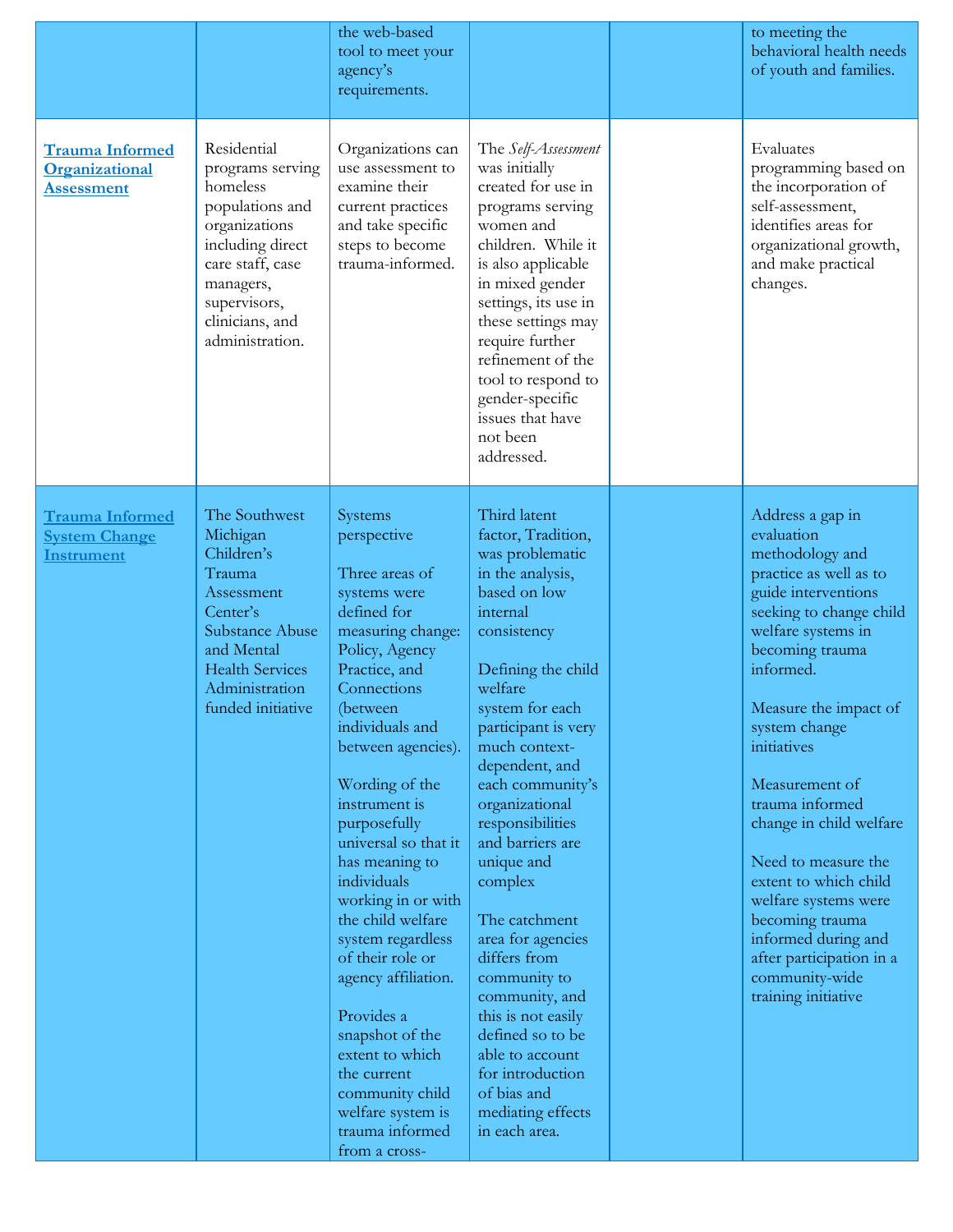|                                                                                            |                                                                                                                                                                      | agency<br>perspective<br>It has value as a<br>tool for targeting<br>areas of need in<br>developing an<br>individualized<br>training and<br>consultation<br>intervention to<br>create a more<br>trauma informed<br>system. Finally, it<br>can be used to<br>show change over<br>time regarding the<br>extent to which<br>the child welfare<br>system is<br>becoming trauma<br>informed.                                                                                                                                                                                        |                                                                                      |                                                                                                   |
|--------------------------------------------------------------------------------------------|----------------------------------------------------------------------------------------------------------------------------------------------------------------------|-------------------------------------------------------------------------------------------------------------------------------------------------------------------------------------------------------------------------------------------------------------------------------------------------------------------------------------------------------------------------------------------------------------------------------------------------------------------------------------------------------------------------------------------------------------------------------|--------------------------------------------------------------------------------------|---------------------------------------------------------------------------------------------------|
| Trauma<br><b>Responsive</b><br><b>Systems</b><br>Implementation<br><b>Advisor (TreSIA)</b> | Help<br>organizations<br>create Trauma<br>Responsive,<br>trauma<br>informed system<br>s and in<br>particular help<br>organizations<br>adopt trauma-<br>informed care | Includes tools for<br>implementing<br>Trauma Informed<br>Care. Trauma<br><b>Informed Care</b><br>supports mental<br>health recovery<br>for most mental<br>health diagnoses<br>including PTSD,<br>addiction<br>Explores your<br>readiness for and<br>alignment with<br>specific TIC<br>factors and<br>attributes<br>Provides<br>descriptive<br>information from<br>multiple frames of<br>reference about<br>the concept of<br>Trauma-<br>Responsive<br>Systems<br>Organizational<br>assessment to see<br>where the<br>organization is in<br>terms of readiness<br>to implement | info@epoweran<br>dassociates.co<br>m<br>or<br>epower@epowe<br>randassociates.<br>com | Trauma-informed care,<br>organizational<br>assessment and<br>organizational change<br>management. |